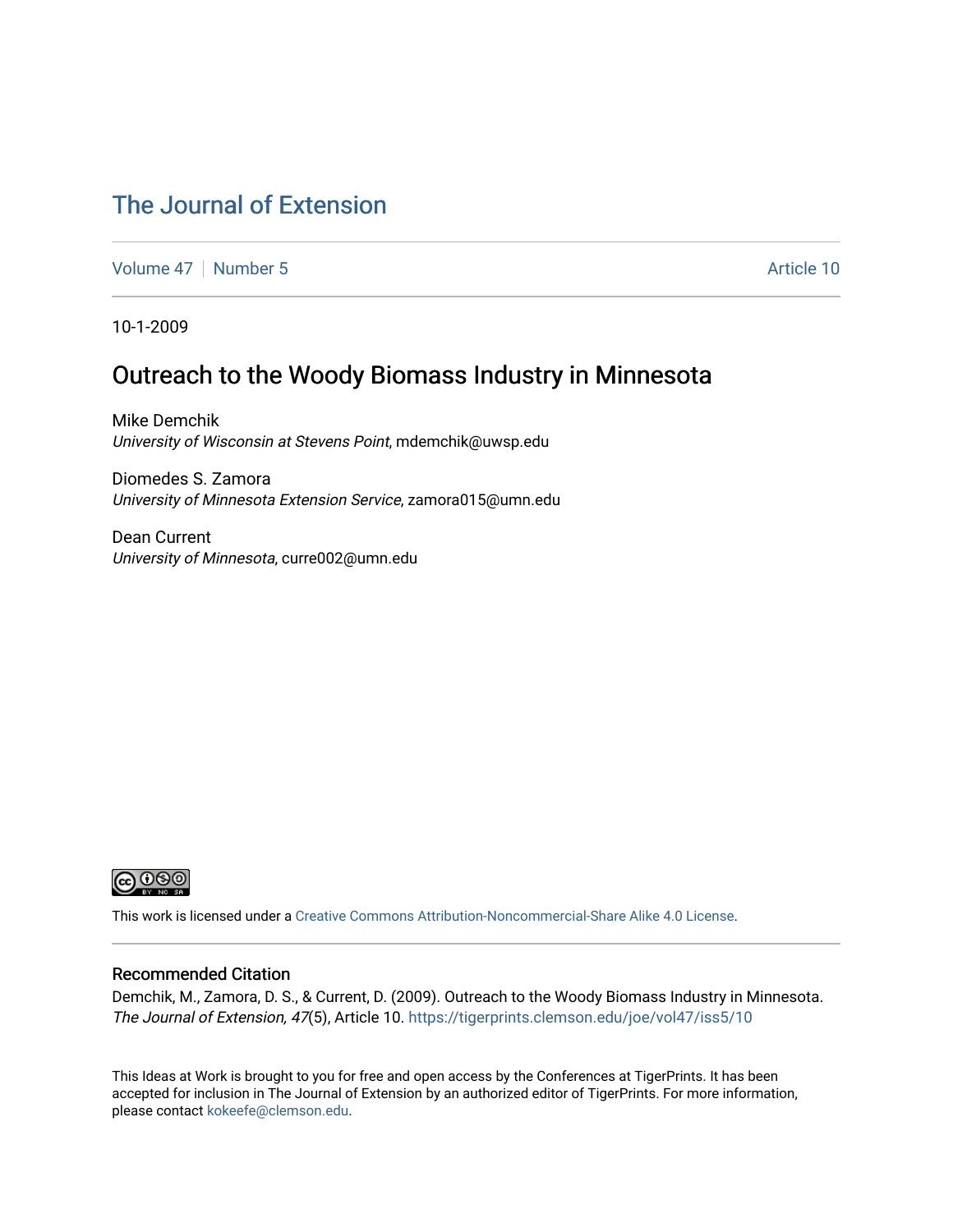

# **October 2009 Volume 47 Number 5 Article Number 5IAW1**

[Return to Current Issue](http://www.joe.org:80/joe/2009october/)

# **Outreach to the Woody Biomass Industry in Minnesota**

#### **Mike Demchik**

Associate Professor of Forestry University of Wisconsin Stevens Point Stevens Point, Wisconsin [mdemchik@uwsp.edu](mailto:mdemchik@uwsp.edu)

#### **Diomides S. Zamora**

Assistant Extension Professor University of Minnesota Extension Service Brainerd, Minnesota [zamor015@umn.edu](mailto:zamor015@umn.edu)

#### **Dean Current**

Program Director Center for Integrated Natural Resources and Agricultural Management University of Minnesota Saint Paul, Minnesota [curre002@umn.edu](mailto:curre002@umn.edu)

**Abstract:** Minnesota has aggressive state policies to encourage renewable energy production. Biomass is a renewable energy source with great potential in Minnesota. We developed an Extension program that provided outreach to each link in the supply chain: landowners, land managers, loggers, and energy-intensive businesses. The content generally included information on markets, site and ecological impacts, and available resources. As a part of the outreach to energy-intensive businesses, we developed a GIS resource assessment tool and conducted an up-to-date harvest residue assessment for the state. We are happy to be able to provide this kind of support to a fledgling industry.

# **Introduction**

The state of Minnesota has been very aggressive in promoting renewable energy through legislative mandates. Recently, Minnesota passed legislation that mandated all energy utilities produce 25% of their energy from renewable energy sources by 2025. Biomass as a source of renewable energy has gained momentum, with several biomass-using facilities either beginning operation or being constructed in the last 10 years. According to recent research, several million tons of biomass for energy are already in use (Abbas, 2007).

Because the majority of biomass that is in a concentrated location (sawmill residues, bark, pulping co-products, etc.) is already being used for energy or other higher value uses (for example, livestock bedding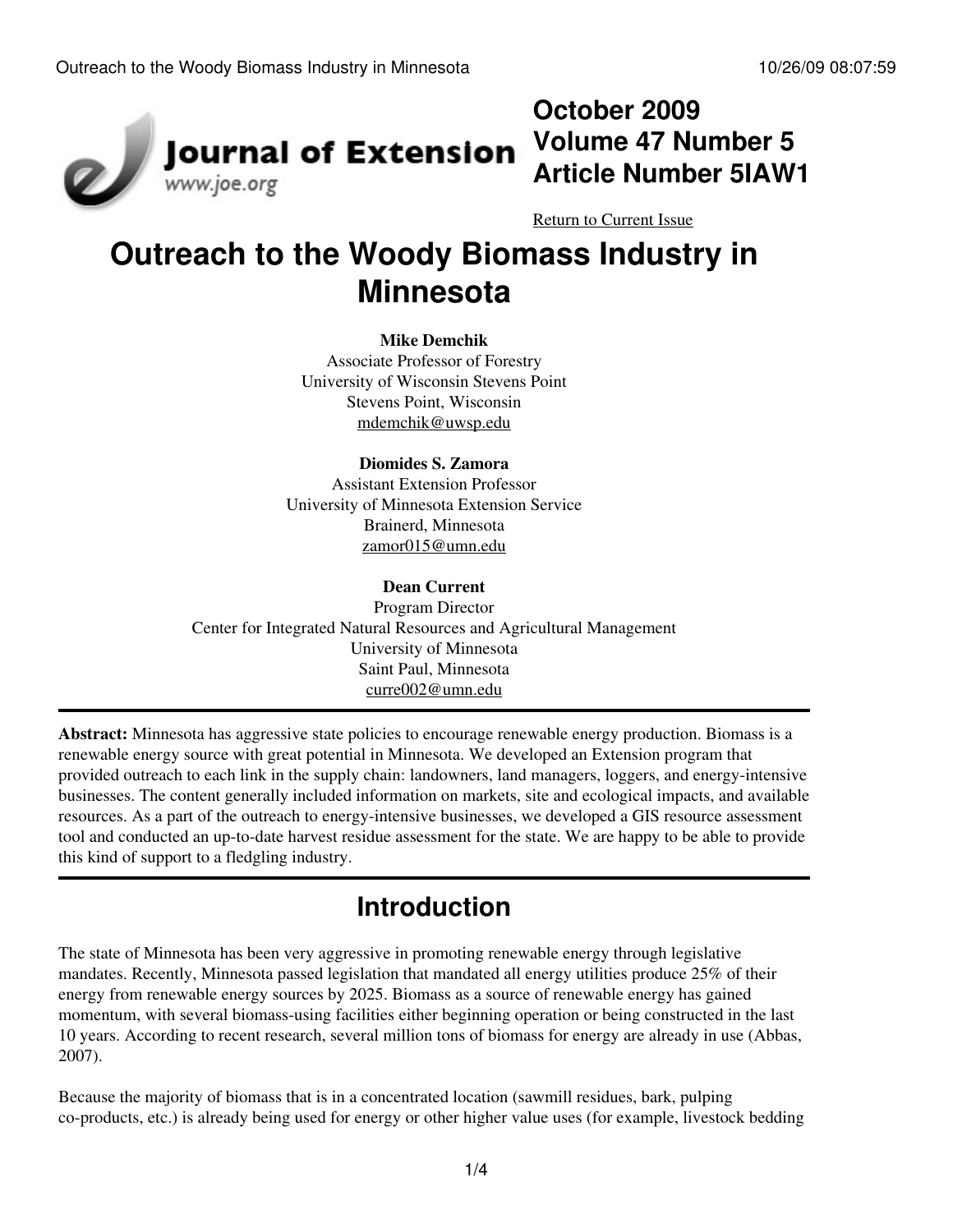#### Outreach to the Woody Biomass Industry in Minnesota 10/26/09 08:07:59

and re-constituted wood products), harvest residues currently left in the woodlands (approximately 1.9 million tons) and brushland harvests (possibly as high as 8.6 million tons) are the main remaining untapped sources of woody biomass (Abbas, 2007). For this reason, we focused our outreach efforts on these two sources of biomass. In this article, we only discuss the efforts on harvest residues.

## **The Extension Program**

Prior to initiating this project, we needed to gather a group of potential collaborators as well as a funding source. We secured a grant through the US Department of Agriculture (USDA) and Department of Energy (DOE) - Joint Biomass Initiative grants and numerous matching grants that funded this project. We focused our outreach efforts on the main participants in the supply and utilization chain of biomass: the landowners (who decide whether this harvest will be allowed), the land managers (who use these harvests to reach landowner goals), the loggers (who harvest and deliver this material), and the energy-intensive businesses (who decide whether they can economically use this fuel source).

Our goal in targeting outreach efforts at these specific audiences was to reach each main link of the supply chain that produces and utilizes biomass. The main objective across all audiences was to increase participant knowledge about biomass harvest so that they can make informed decisions about becoming involved in supplying biomass. Because each of these clients has different needs, the outreach for each varied; however, there was significant "cross-attendance" between the groups. We chose workshops as the main delivery method because they have been shown to be an appropriate venue for increasing participants' "capabilities to make informed decisions about various woodland management practices" (Decker, Lassoie, Goff, & Parrish, 1988).

## **Land Managers**

The first series of workshops targeted land managers (specifically foresters and wildlife managers) and was held in March 2006 in three distinct wood-producing portions of the state: the Northeast (Grand Rapids), the Central (Little Falls), and the Southeast (Rochester). These three locations have quite different wood market conditions; however, all three have a biomass burning facility that sources fuels locally. These workshops drew large audiences (a total of 294), with the largest turnout in Northeastern Minnesota. The workshop covered the following topics presented by state and regional experts:

- Effects of biomass harvesting on soil and site productivity
- Biomass harvesting as a wildlife management tool
- Marketing of biomass
- A presentation by one or more local biomass burning facility
- Biomass sources
	- ♦ Harvesting residues
	- ♦ Pre-commercial thinnings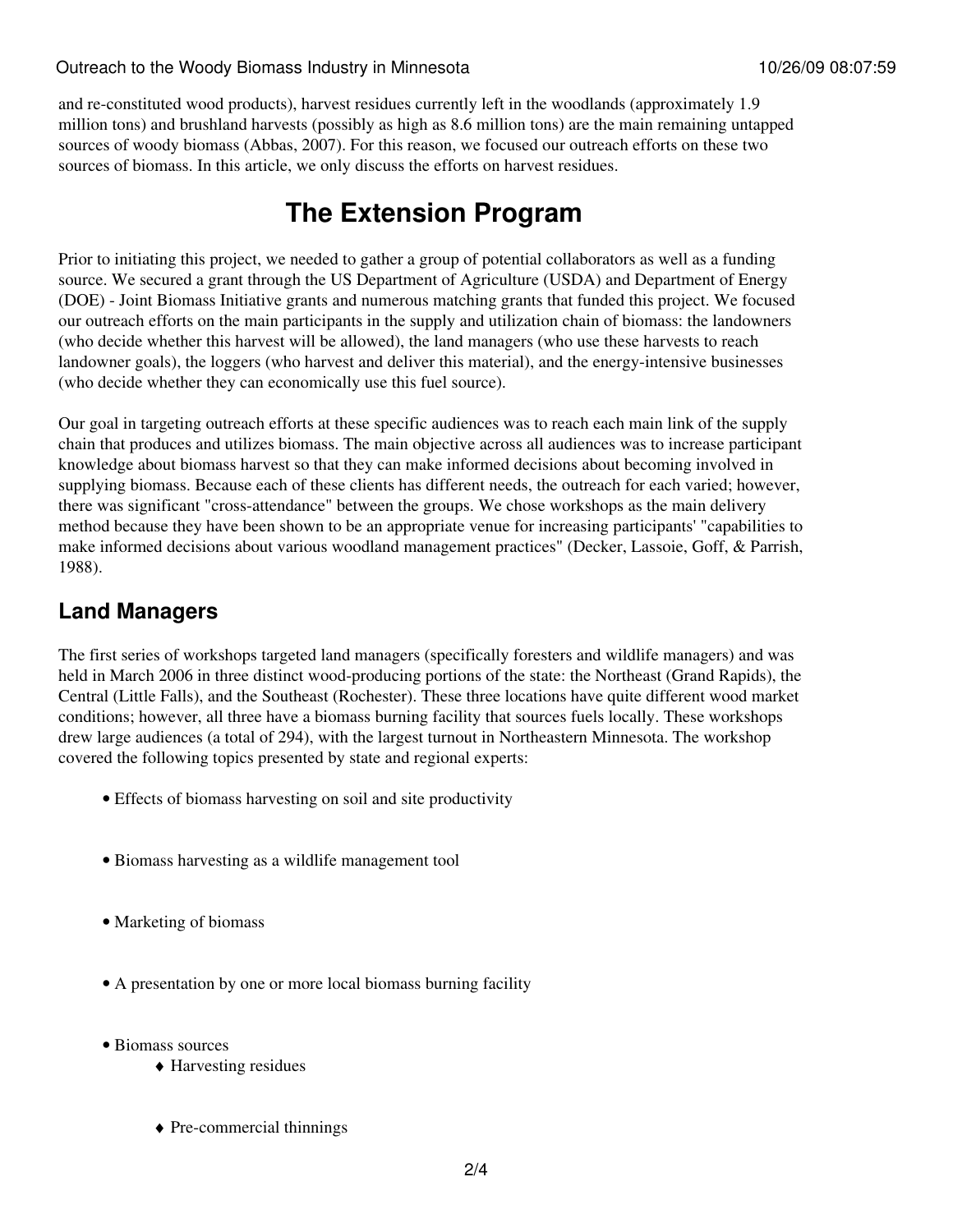- ♦ Brushland harvest
- ♦ Dead trees from insect and disease outbreaks
- $\triangle$  Forest fuel reduction activities (to reduce wildfire risk)

At the end of the workshops, an open discussion was scheduled to assess opportunities and needs regarding biomass in the region. The evaluations of these workshops showed that they were well received, with 80-90% of the attendees saying each presentation was good or excellent.

## **Loggers**

The outreach targeted solely to loggers was conducted in Northeastern Minnesota and was offered in conjunction with the Minnesota Logger Education Program (MLEP). The Northeast was chosen for this activity because 1) it is located in the main wood-producing region of the state, where 59% of Minnesota's loggers are concentrated; 2) the Institute for Agricultural and Trade Policy (IATP) was implementing biomass demonstration harvests using novel equipment in the adjacent Superior National Forest, which allowed for site visits on active harvests; and 3) several large heat users (potential biomass users) operate in this region.

The involvement of MLEP allowed the use of this training as a part of the annual training requirements for MLEP loggers and increased the size of the audience. This training was held August 2, 2006 in Grand Marais, MN. The content of this program was quite different from the workshop for land managers because the loggers have different concerns with biomass harvest. The focus of this workshop was on harvesting technology, the scale of the resource, as well as assessing site impacts and marketing. In addition, a field component highlighted the IATP harvest activities in the Superior National Forest (funded by the US Forest Service). (For more information on these sites, see "Cutting Costs and Reducing Forest Fire Hazards Through Biomass Harvest" at [<www.forestrycenter.org](http://www.forestrycenter.org/)/>.)

The field demonstration initiated the liveliest debate regarding US Forest Service site prescriptions, machinery operations, and general viability of biomass harvest. The evaluation were overall good, with 63% of the 30 participants saying that they got as much as or more than they expected out of the workshop.

### **Landowners**

The landowners are the hardest group to reach overall due to sheer numbers. We focused this outreach effort on members of woodland owners groups and Minnesota Woodland Advisors (a master volunteer group). The woodland owners groups and Woodland Advisors reach a large audience through their volunteer efforts. These workshops also attracted loggers and land managers.

We offered two workshops in late-July/early August 2007: one in Grand Rapids (Northeast) and one in Little Falls (Central) because of 1) greater concentration of private woodland owners in these regions of the state and 2) the presence of large-scale biomass users in these towns. In addition to including presentation of ecological services payment (e.g., carbon credit payments) derived from tree planting for biomass, the topics covered were similar to those covered in the workshops for land managers but were presented in a more abbreviated and less technical manner. Additionally, both workshops included a site visit to an active biomass harvest operation and a visit to a biomass burning facility that buys biomass for energy. Workshop